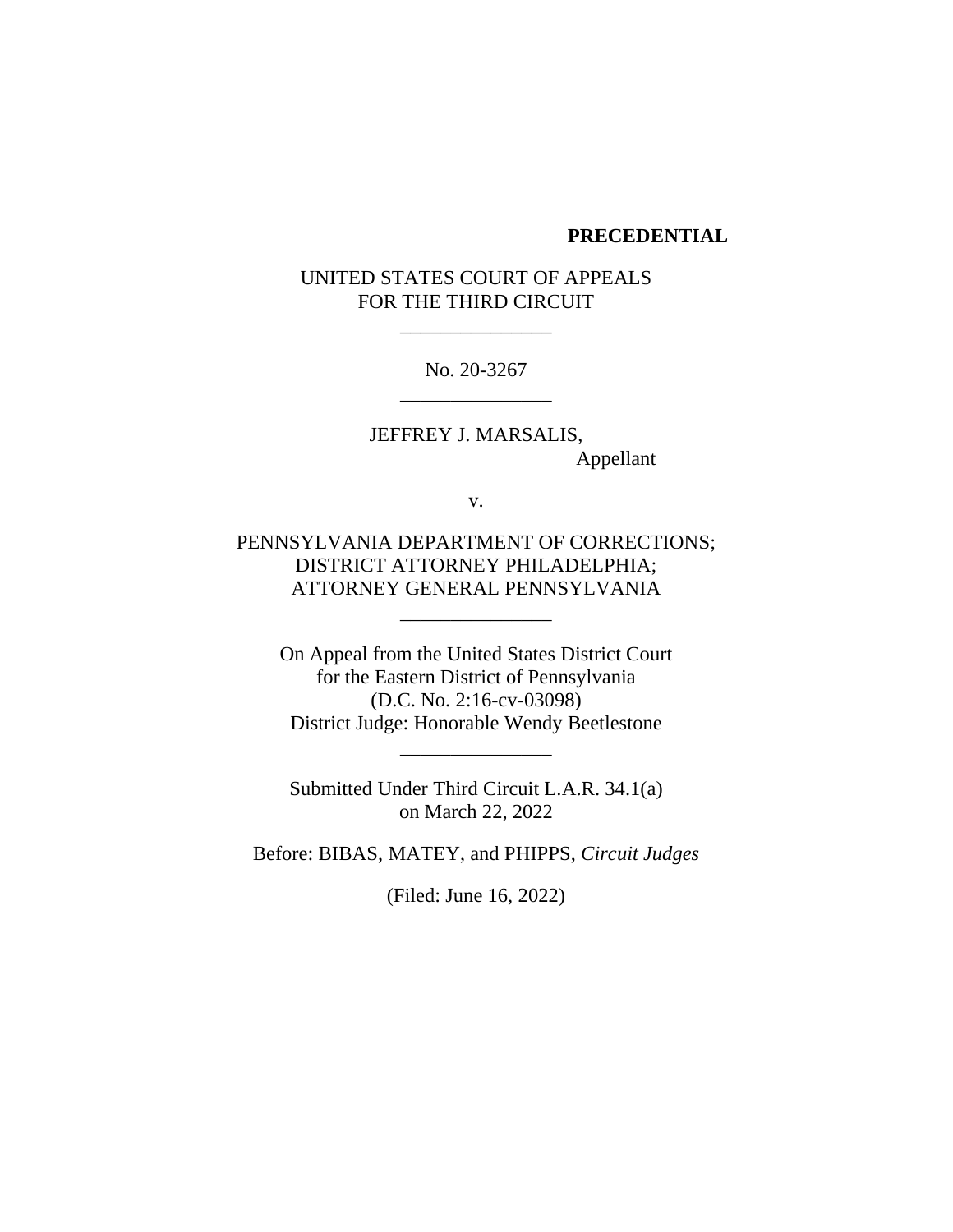Michael Wiseman WISEMAN & SCHWARTZ 718 Arch Street, Suite 702 Philadelphia, PA 19106 *Counsel for Appellant* 

Jennifer O. Andress Matthew Stiegler PHILADELPHIA COUNTY OFFICE OF DISTRICT ATTORNEY 3 South Penn Square Philadelphia, PA 19107 *Counsel for Appellees*

# OPINION OF THE COURT \_\_\_\_\_\_\_\_\_\_\_\_\_\_\_

\_\_\_\_\_\_\_\_\_\_\_\_\_\_\_

**BIBAS**, *Circuit Judge*.

Criminal convictions must become final. Finality gives victims closure. It also shifts our focus from rehashing guilt to punishing the guilty. To ensure finality, prisoners must file federal habeas petitions within a year of their state convictions and appeals. Yet Jeffrey Marsalis filed his ineffective-assistance claim ten months late. Plus, he failed to assert it on state habeas first. Even if we looked past these mistakes, his conviction would stand; the jury would have convicted him even if his lawyer had been adequate. So we will affirm the District Court's dismissal.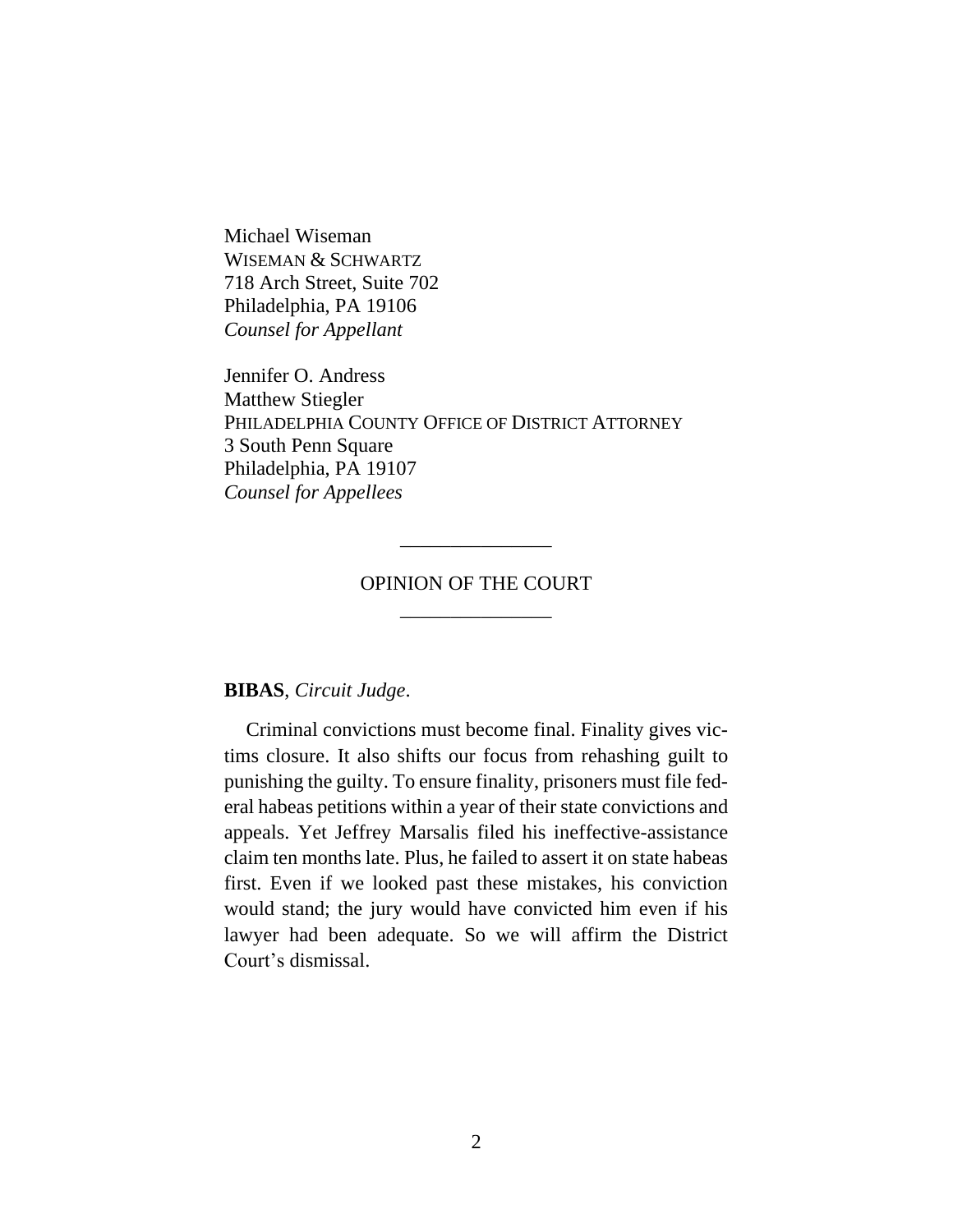#### **I. THE FAUX PHYSICIAN, SERIAL SEX PREDATOR**

Marsalis seduced women with lies. In reality, he is a nursing-school dropout. But on dating websites, he was "Dr. Jeff," a high-flying physician at the University of Pennsylvania who doubled as a NASA astronaut. App. 129. He used that persona to lure women into meeting him for drinks or dinner.

An unsuspecting woman fell for Marsalis's ruse. He drugged her drink, then offered to let her recover at his apartment. As the woman blacked out, he sexually assaulted her. She later awoke, remembering little but feeling disoriented from the drug and sore from the assault. Marsalis told her that he had had a nice time.

She was not the only one. Nine other women accused Marsalis of raping them, each telling a version of that same story.

When Marsalis was eventually tried in Pennsylvania state court, he faced a heap of evidence. Seven victims testified against him. An FBI chemist, Dr. Marc LeBeau, testified that the amount of alcohol the women allegedly drank did "not match" the blackouts they experienced. App. 296. Though Dr. LeBeau could not say what had caused their blackouts, he suggested that a central nervous system depressant might have played a role. And police found one such drug, Benadryl, at Marsalis's apartment.

Yet the defense presented Marsalis as a playboy who "might have took [sic] it a little further ... than you might expect." Gov't Br. 20 (quoting Marsalis's closing argument). That strategy worked: the jury acquitted him of rape, convicting him only of two sexual assaults. At sentencing, the judge found that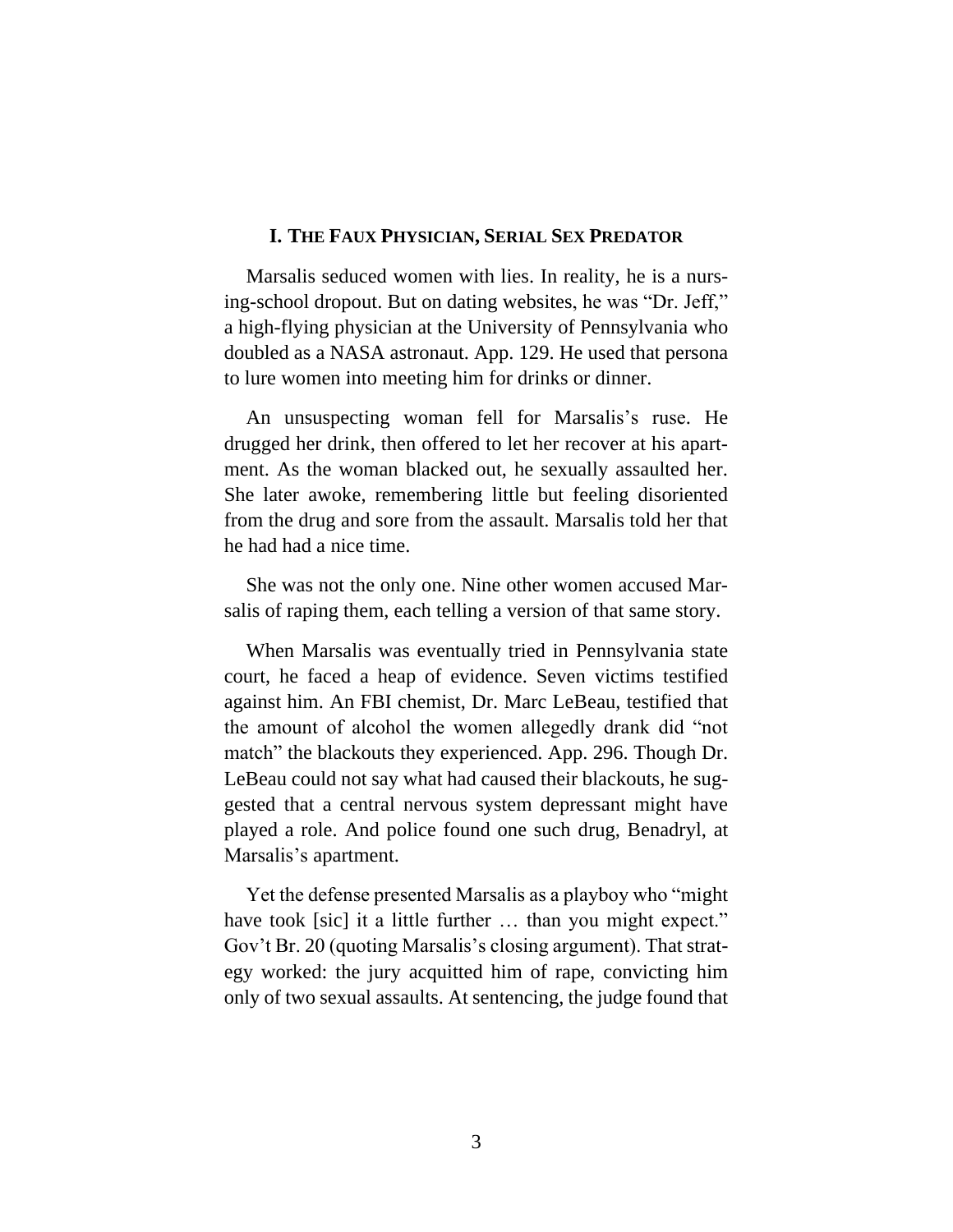he was a sexually violent predator and sentenced him to the maximum: up to twenty-one years in prison.

On state habeas (technically, PCRA), Marsalis argued that his trial counsel was ineffective for failing to present an alibi defense and investigate a victim's medical condition. Marsalis started with a lawyer but eventually chose to proceed without one. The court dismissed his petition, and the Superior Court affirmed.

Next, Marsalis filed this federal habeas petition, arguing that trial counsel should have objected to Dr. LeBeau's expert testimony. The government responded that this claim was untimely. Without addressing the timeliness argument, the magistrate judge recommended dismissing the ineffective-counsel claim because Marsalis had not raised it during state habeas. The District Court adopted that recommendation, denying his petition.

Marsalis now appeals to us. We review de novo. *Dennis v. Sec'y, Pa. Dep't of Corr.*, 834 F.3d 263, 280 (3d Cir. 2016) (en banc).

## **II. MARSALIS'S INEFFECTIVE-ASSISTANCE CLAIM WAS UNTIMELY**

The District Court did not reach the government's timeliness argument. But we may because the record is clear: Marsalis's federal habeas challenge came too late. *Hughes v. Long*, 242 F.3d 121, 122 n.1 (3d Cir. 2001) (we can affirm on any ground supported by the record).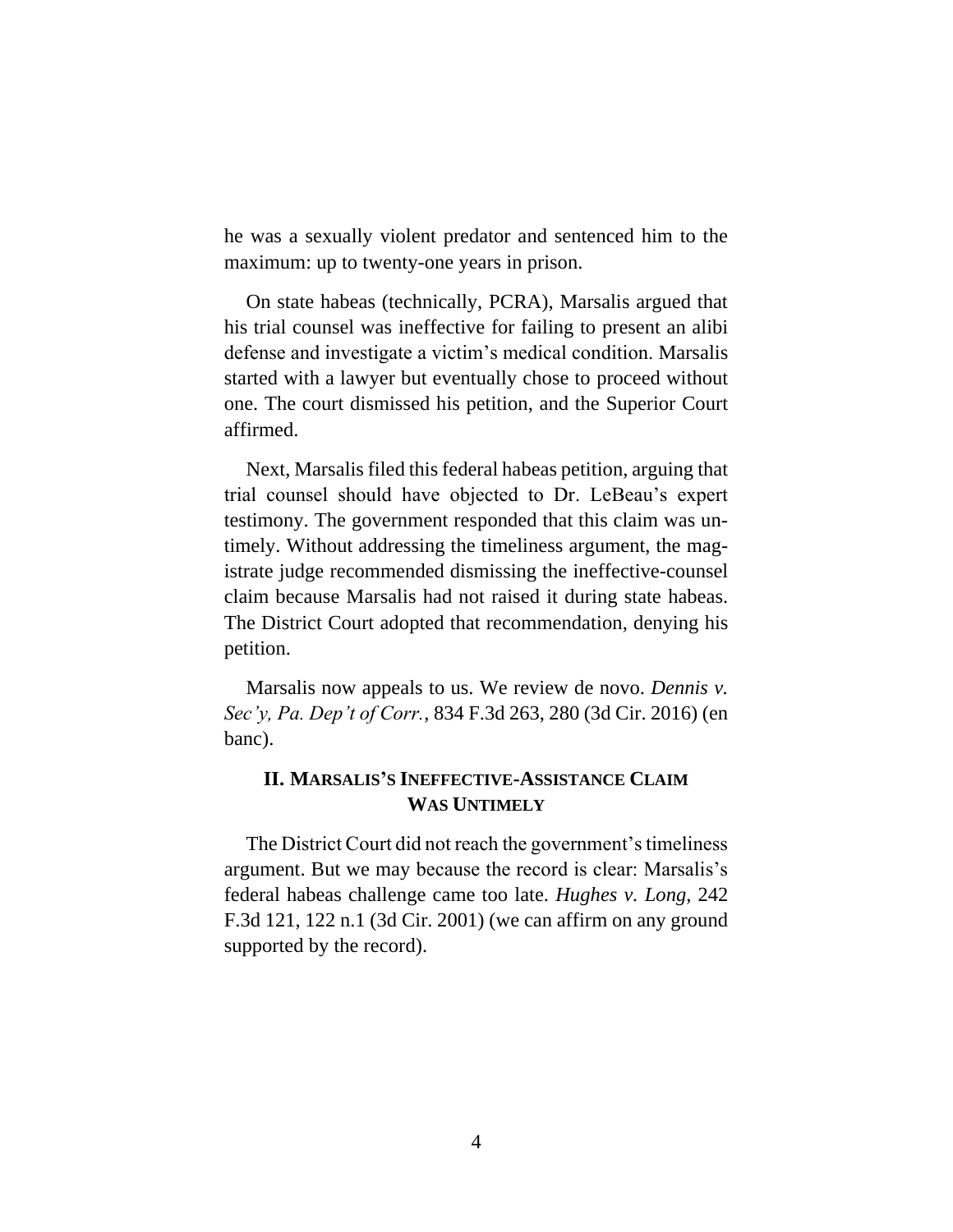## **A. Marsalis amended his federal habeas petition too late**

Under the Antiterrorism and Effective Death Penalty Act, Marsalis had to file his federal habeas petition within one year of when his state conviction became final. 28 U.S.C. §2244(d)(1), (1)(A). The Superior Court affirmed his conviction on July 1, 2009, and he did not seek further review, so his clock started running on July 31 (after the time to appeal had expired). Pa. R. App. P. 903. He filed his state-habeas petition with four days to spare.  $\S 2244(d)(2)$ . But his initial petition did not raise his trial counsel's ineffectiveness for failing to challenge Dr. LeBeau. And he did not add that claim until ten months later.

Marsalis's ten-month delay is fatal. We gauge timeliness not for the petition as a whole, but for each claim in it. *Munchinski v. Wilson*, 694 F.3d 308, 327 (3d Cir. 2012). A petitioner cannot stop the clock on all his claims by filing a bare-bones petition and then larding it later. *Id.* So while his first federal habeas petition was timely, his later claim of ineffective assistance was not.

## **B. The government did enough to preserve its timeliness argument**

Marsalis challenges none of that. Instead, he says the government forfeited its timeliness argument. (It did not). Recall that the magistrate judge did not address timeliness, but recommended ruling for the government on other grounds. Having won, the government said nothing further about timeliness when the District Court considered the magistrate judge's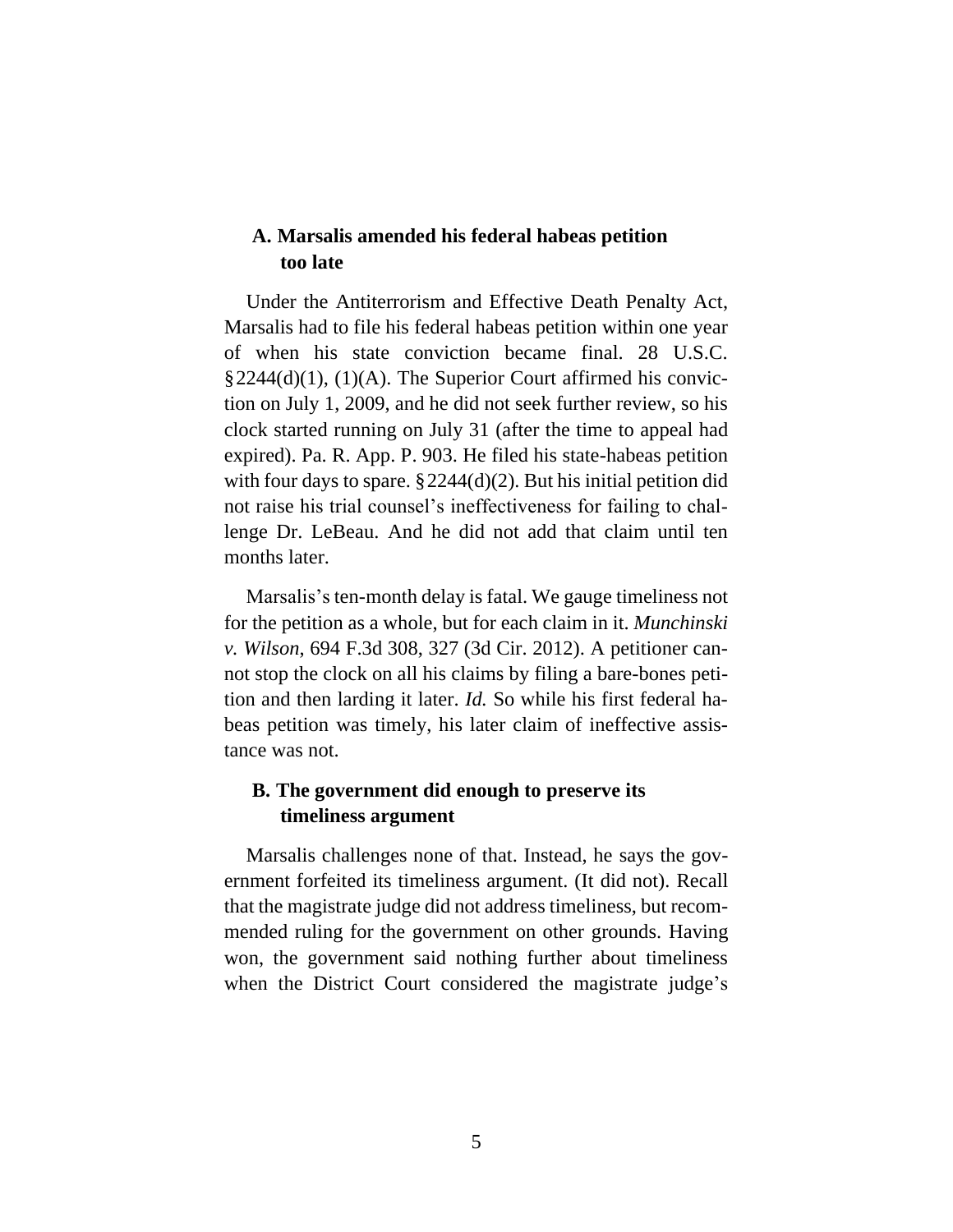recommendation. Now Marsalis says that to preserve its timeliness argument, the government should have objected to the favorable recommendation.

Not so. True, a *losing* party may forfeit an argument by not objecting to a magistrate judge's recommendation rejecting it. *See, e.g.*, *EEOC v. City of Long Branch*, 866 F.3d 93, 99–100 (3d Cir. 2017). But it makes little sense to extend that rule to require a *prevailing* party to object to a report in its favor to preserve alternative grounds for winning. A diligent magistrate judge will often recommend ruling for one side based on an issue that cuts to the heart of the case, bypassing backup arguments to focus the district court on the key point. But Marsalis's rule would require winning parties and judges to address all arguments, not just dispositive ones. That rule is wasteful.

So we join our sister circuits in holding that a prevailing party need not object to a magistrate judge's report and recommendation to preserve arguments that the magistrate judge did not address. *See Gerth v. Warden, Allen Oakwood Corr. Inst*., 938 F.3d 821, 827 (6th Cir. 2019); *United States v. Street*, 917 F.3d 586, 598–99 (7th Cir. 2019); *United States v. Willis*, 431 F.3d 709, 713 n.4 (9th Cir. 2005); *Yeatts v. Angelone*, 166 F.3d 255, 263 n.5 (4th Cir. 1999).

## **III. IN ANY EVENT, THE ALLEGED ERROR MADE NO DIFFERENCE**

Though it did not address timeliness, the District Court dismissed Marsalis's federal habeas petition for a different reason. It rightly held that he had procedurally defaulted his ineffective-assistance claim by failing to raise it on state habeas. And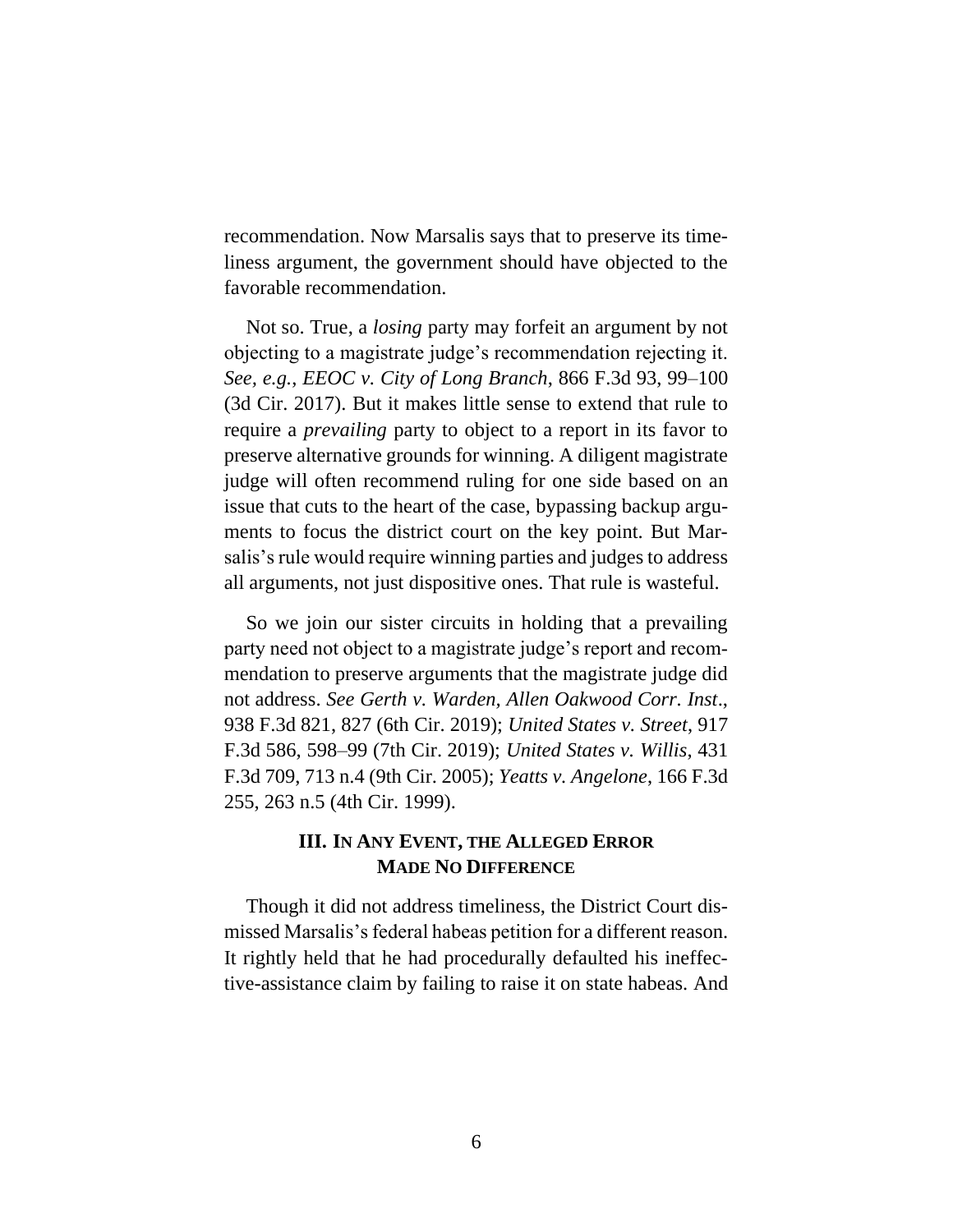even if we look past the default, trial counsel's performance did not prejudice him.

Marsalis failed to raise his claim on state habeas. We usually do not review such unexhausted claims. True, we may overlook such a procedural default if state habeas counsel was himself ineffective in not challenging the trial lawyer's effectiveness and that claim "has some merit." *Martinez v. Ryan*, 566 U.S. 1, 14 (2012). We may also overlook a default "where the state courts did not appoint counsel" on state habeas, forcing a prisoner to represent himself. *Id.* Yet neither the Supreme Court nor this Court has decided whether we should excuse a default when a state appoints habeas counsel but the prisoner then fires him and proceeds without a lawyer. That important question merits attention in an appropriate case, but not here.

Yet even if *Martinez* applies, Marsalis's ineffective-assistance claim fails because he cannot prove prejudice. *Strickland v. Washington*, 466 U.S. 668, 694–95 (1984). Setting aside the expert's testimony, his conviction was supported by the testimony of not one, not two, not six, but seven victims. One victim testified that after just two beers, she soon felt "disoriented, very passive, very uncomfortable." App. 141. When he took her back to his apartment and tried to reach up her skirt, she "told him that [she] was uncomfortable with that and [she] asked him to stop." App. 151. Then she "lost memory," and "[t]he next thing [she] remember[ed] [was] waking up in his bed" with him "on top of [her] having sex." App. 153–55. She "never consented to having sex with him" and "[h]e was forcing himself on to [her], and it physically hurt." App. 156–57. She "remember[s] telling him to stop" and that "he was hurting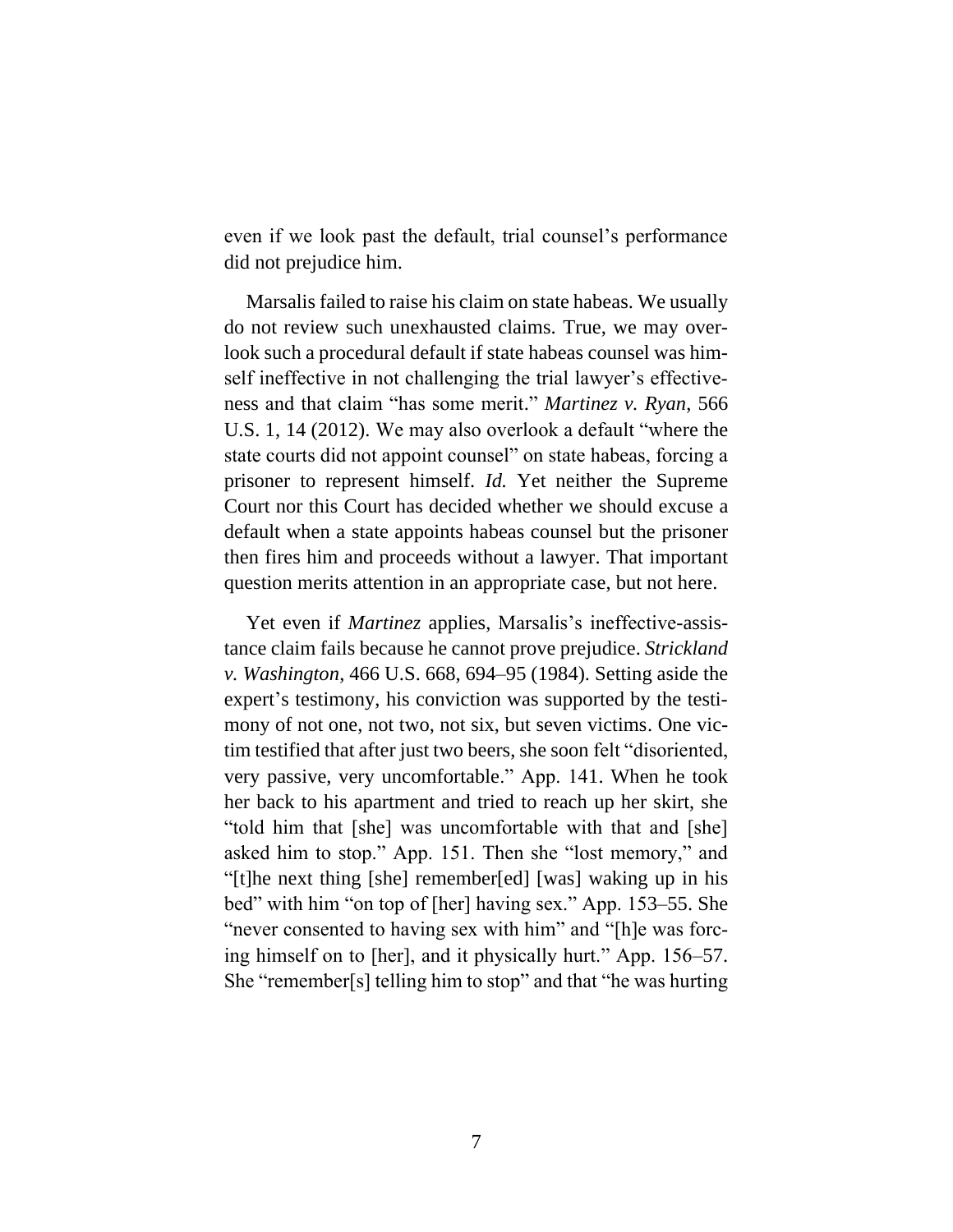[her]." App. 157. Her testimony was corroborated. Medical records showed that she visited her doctor to discuss the assault. And her ex-boyfriend testified that she soon told him about the assault too.

To this, Dr. LeBeau's testimony added little. He explained that the amount that the women drank would not have caused them to black out. But the jurors almost certainly would have reached that conclusion even without his testimony. Deciding whether a few drinks will likely intoxicate someone is well within a lay juror's experience. Indeed, the jury instructions stressed that the victims' testimony, "standing alone … [was] sufficient proof ... [of] guilt[]," if believed. App. 85. Plus, Dr. LeBeau never said that Marsalis's drugs had caused the victims to black out. Rather, he said their symptoms were like those of Benadryl, a widely available drug. Such weak testimony probably did not move the needle.

Thus, even without Dr. LeBeau's testimony, there is not a "reasonable probability" that the jury would have had a "reasonable doubt" about Marsalis's guilt. *Strickland*, 466 U.S. at 695. Indeed, we have repeatedly held that challenged testimony did not prejudice a defendant whose conviction rested on plenty of other evidence. *See, e.g.*, *Preston v. Superintendent Graterford SCI*, 902 F.3d 365, 382 (3d Cir. 2018); *Buehl v. Vaughn*, 166 F.3d 163, 176 (3d Cir. 1999).